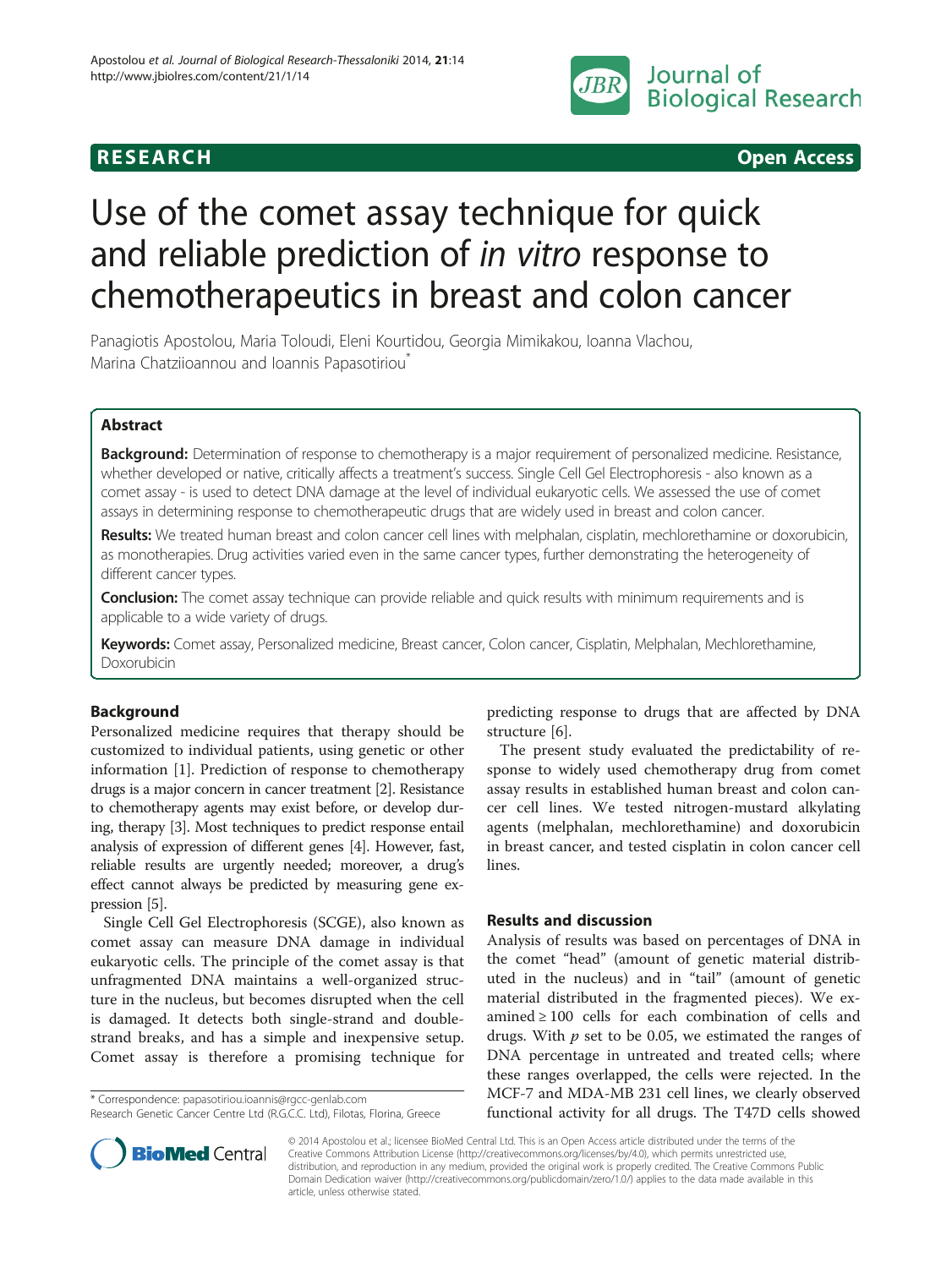|             | Control                     |                           | Cisplatin $(1 \mu M)$       |                             |
|-------------|-----------------------------|---------------------------|-----------------------------|-----------------------------|
|             | % DNA                       | % DNA                     | % DNA                       | % DNA                       |
|             | (mean $\pm$<br>$1.96$ S.E.) | (mean $\pm$<br>1.96 S.E.) | (mean $\pm$<br>$1.96$ S.E.) | (mean $\pm$<br>$1.96$ S.E.) |
|             | in Head                     | in Tail                   | in Head                     | in Tail                     |
| l oVo       | $83.55 + 4.25$              | $17.45 + 4.12$            | $89.28 + 2.32$              | $11.72 + 2.29$              |
| $HCT-15$    | $78.58 + 4.05$              | $21.42 + 4.05$            | $92.35 + 1.84$              | $7.65 + 1.83$               |
| $HCT-116$   | $84.92 + 3.32$              | $15.08 \pm 3.27$          | $92.50 + 2.00$              | $8.51 + 1.88$               |
| <b>HT55</b> | $82.17 + 2.75$              | $17.82 + 2.75$            | $90.60 + 1.58$              | $9.39 + 1.51$               |

Table 1 DNA (%) presented in "head" and "tail" pre- and post-incubation with doxorubicin in breast cancer cell lines

functional activity for melphalan and doxorubicin, but not for mechlorethamine. All the colorectal cancer cell lines except LoVo, were also successfully affected (Tables 1, 2, 3 and 4; Figures [1](#page-2-0), [2](#page-2-0) and [3\)](#page-3-0).

Comet visual scoring can be also calculated based on a five-grade scale from 0 to 4. In a grade 4 comet cell, the entire DNA is in the "tail", while in grade 0 the entire DNA is in "head". These values given to comets can be summarized and provide a quantitative measure for 100 cells on a scale from 0-400. These data are presented in Figure [4.](#page-4-0) A high score means that the cells have been damaged, and the most DNA is in "tail". The decrease of the score indicates unfragmented cells, therefore a positive effect by the particular drug. The higher the decrease, the greater the effect of the chemotherapeutic. As it is presented in Figure [4](#page-4-0), it is displayed little difference in the score of T47D under the treatment with mechlorethamine. It is also observed that among the colorectal cancer cell lines, cisplatin affects HCT-15 more than the others. Among MCF-7, MDA-MB 231 and T47D, the MCF-7 cell line is more affected by melphalan and doxorubicin, while MDA-MB 231 is more sensitive in mechlorethamine.

Breast cancer is the most lethal malignancy in women [[7](#page-5-0)]. Colorectal cancer is the second most common cause of cancer in women, the third most common in men, and the fourth most common cause of cancer death overall [[8](#page-5-0)]. Management of cancer focuses on cure (achievable through

Table 3 DNA (%) presented in "head" and "tail" pre- and post-incubation with mechlorethamine in breast cancer cell lines

|            | Control                     |                           | Mechlorethamine $(0.1 \mu M)$ |                         |
|------------|-----------------------------|---------------------------|-------------------------------|-------------------------|
|            | % DNA                       | % DNA                     | % DNA                         | % DNA                   |
|            | (mean $\pm$<br>$1.96$ S.E.) | (mean $\pm$<br>1.96 S.E.) | (mean $\pm$<br>$1.96$ S.E.)   | (mean ±<br>$1.96$ S.E.) |
|            | in Head                     | in Tail                   | in Head                       | in Tail                 |
| MCF-7      | $71.03 + 4.16$              | 28.96 + 4.16              | $8371 + 231$                  | $16.64 + 2.26$          |
| MDA-MB 231 | $71.83 + 2.49$              | $28.16 + 2.49$            | $8672 + 152$                  | $13.43 + 1.49$          |
| T47D       | 8464 + 277                  | $84.64 + 2.77$            | $85.75 + 2.11$                | $14.24 + 2.11$          |

surgery, chemotherapy or radiation) or palliation (an important consideration in incurable disease) [\[9,10\]](#page-5-0). Among the variety of chemotherapeutic drugs against breast and colorectal cancer are alkylating agents, which can prevent DNA synthesis and RNA transcription by cross-linking DNA; or by attaching to DNA bases, causing them to be fragmented by repair enzymes. Alkylating agents can also induce mispairing of nucleotides. As the mode of action depends on the genetic structure, a means of detecting changes in DNA structure is needed [\[11](#page-5-0)]. Nitrogen mustards are non-specific cytotoxic chemotherapy agents, and include cyclophosphamide, chlorambucil, uramustine, ifosfamide, melphalan, bendamustine and mechlorethamine [[12](#page-5-0)].

Melphalan in combination with other drugs, or as monotherapy, is highly active in patients with advanced breast cancer. It attaches an alkyl group to the 7′ nitrogen atom of the imidazole ring, in the DNA guanine base. Melphalan has several side effects including leucopenia, thrombocytopenia and anemia, nausea, vomiting and diarrhea [[13\]](#page-5-0). Mechlorethamine also known as mustine (HN2) is a derivative of mustard gas. It prevents cell duplication by cross linking DNA; it is cell cycle phase-nonspecific. It is used in humans and other mammals. Overexposure can lead to leukopenia, anemia and thrombocytopenia, while chromosomal abnormalities, hepatotoxicity, neurotoxicity and cardiac irregularities have been reported; both its hematologic and gastrointestinal side effects are usually dose-dependent. [\[14](#page-5-0)].

Table 2 DNA (%) presented in "head" and "tail" pre- and post-incubation with melphalan in breast cancer cell lines

|            | Control                   |                       | Melphalan $(1 \mu M)$     |                             |
|------------|---------------------------|-----------------------|---------------------------|-----------------------------|
|            | % DNA                     | % DNA                 | % DNA                     | % DNA                       |
|            | (mean $\pm$<br>1.96 S.E.) | (mean ±<br>1.96 S.E.) | (mean $\pm$<br>1.96 S.E.) | (mean $\pm$<br>$1.96$ S.E.) |
|            | in Head                   | in Tail               | in Head                   | in Tail                     |
| MCF-7      | $66.43 + 3.68$            | $33.56 + 3.68$        | $83.96 + 2.42$            | $16.04 \pm 2.35$            |
| MDA-MB 231 | $77.14 \pm 2.98$          | $72.85 + 2.98$        | $82.66 \pm 2.33$          | $17.34 \pm 2.33$            |
| T47D       | $77.87 \pm 2.60$          | $22.12 \pm 2.60$      | $85.37 \pm 1.93$          | $14.62 \pm 1.93$            |

Table 4 DNA (%) presented in "head" and " tail " pre- and post-incubation with doxorubicin in breast cancer cell lines

|                   | Control                   |                             | Doxorubicin (1 µM)          |                             |
|-------------------|---------------------------|-----------------------------|-----------------------------|-----------------------------|
|                   | % DNA                     | % DNA                       | % DNA                       | % DNA                       |
|                   | (mean $\pm$<br>1.96 S.E.) | (mean $\pm$<br>$1.96$ S.E.) | (mean $\pm$<br>$1.96$ S.E.) | (mean $\pm$<br>$1.96$ S.E.) |
|                   | in Head                   | in Tail                     | in Head                     | in Tail                     |
| MCF-7             | $66.43 + 3.68$            | $33.56 + 3.68$              | $81.33 + 2.67$              | $19.17 \pm 2.62$            |
| <b>MDA-MB 231</b> | $77.14 + 2.98$            | $72.85 + 2.98$              | $83.93 + 1.94$              | $16.06 \pm 1.94$            |
| T47D              | $77.87 + 2.60$            | $22.12 + 2.60$              | $83.17 + 2.27$              | $16.82 + 2.27$              |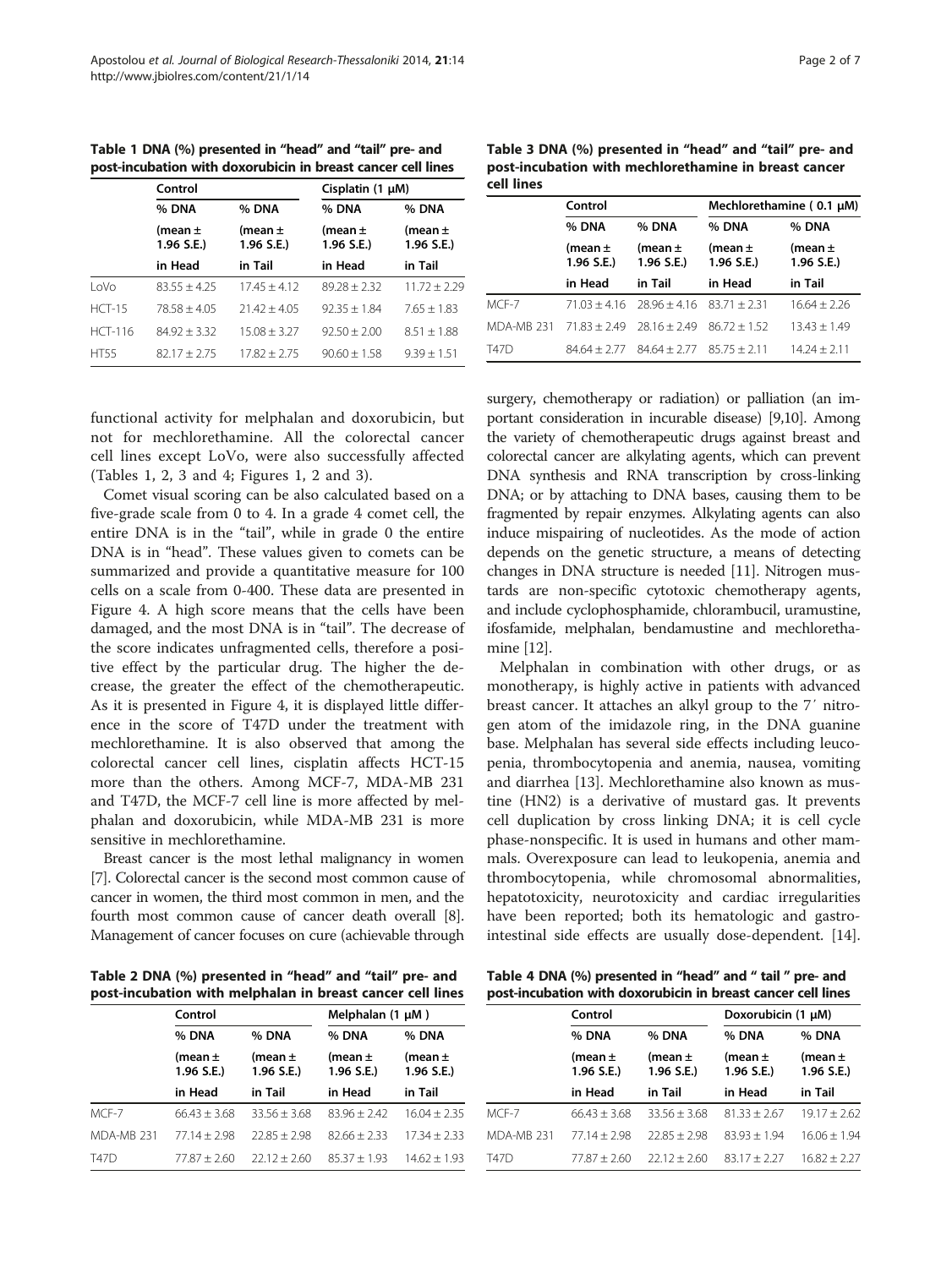<span id="page-2-0"></span>Apostolou et al. Journal of Biological Research-Thessaloniki 2014, 21:14 Page 3 of 7 http://www.jbiolres.com/content/21/1/14





incubation with cisplatin. C: Untreated HCT-116 cell line. D: HCT-116 with cisplatin. E: LoVo cancer cell line without addition of drugs. F: The percentage of DNA in tail is reduced after cisplatin incubation; however the data are not significant.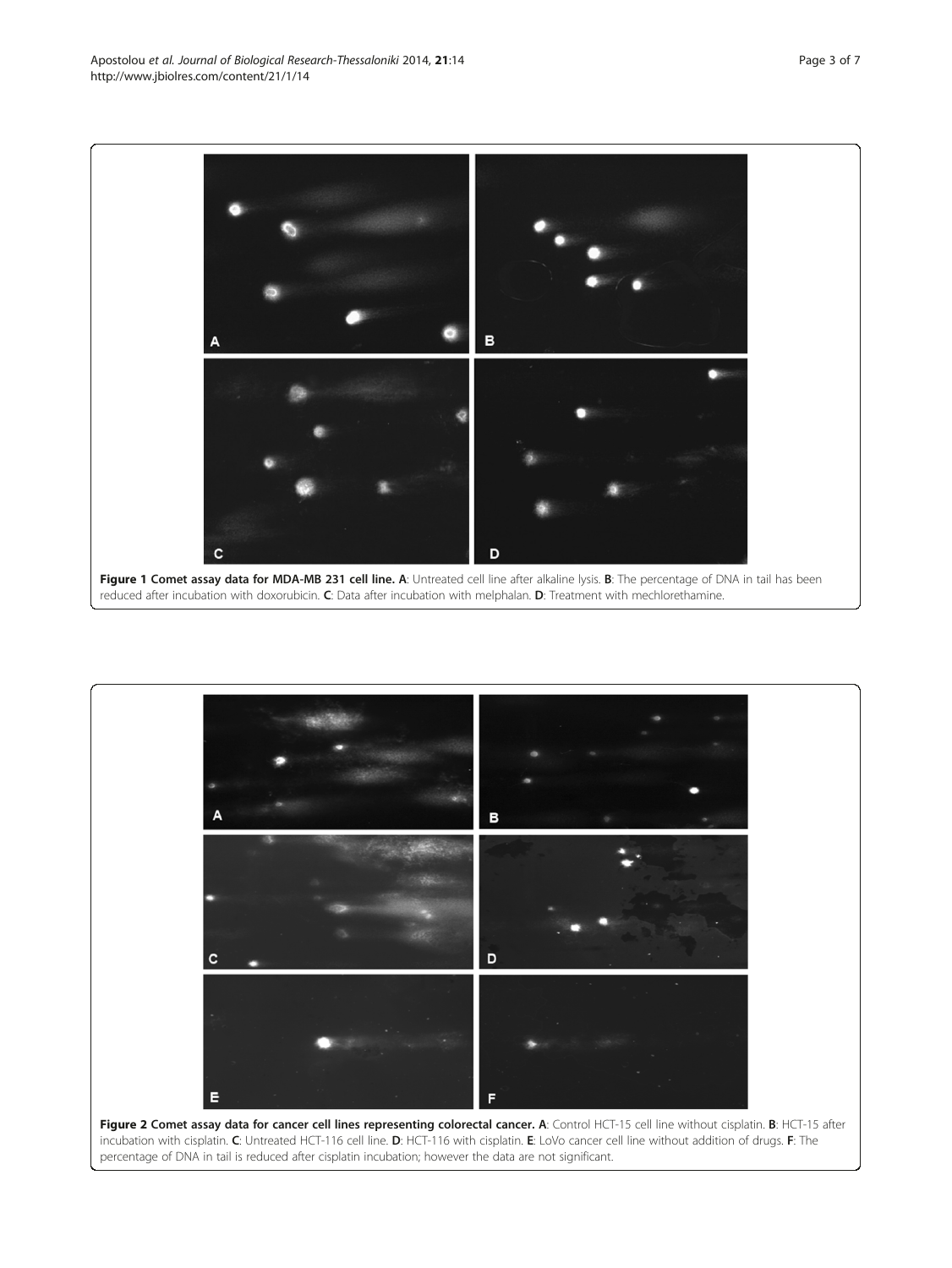<span id="page-3-0"></span>Apostolou et al. Journal of Biological Research-Thessaloniki 2014, 21:14 Page 4 of 7 http://www.jbiolres.com/content/21/1/14



incubation with doxorubicin. C: The same cell line post-incubation with melphalan. The percentage of DNA in tail has been reduced, indicating the effect from the drugs.

Neurotoxicity in the form of local-regional sensory has been observed especially in combination with cisplatin (CDDP). Cisplatin binds to DNA to cause cross linking, which leads to apoptosis; it is often combined with other chemotherapy drugs in cancer treatment [\[15](#page-5-0)]. In breast cancer, an anthracycline antibiotic is also used; it inhibits the enzyme topoisomerase II, thus inhibiting transcription. Doxorubicin (trade name Adriamycin) is often used in chemotherapy combinations such as AC (doxorubicincytoxan), ATC (doxorubicin-cyclophosphamide-Taxol), AT (doxorubicin-taxotere), and FAC (fluorouracil-doxorubicincytoxan) [\[16,17](#page-5-0)]. Dose-limiting side effects, such as myelosuppression and cardiotoxicity, have been reported after treatment with doxorubicin [\[18\]](#page-5-0). Excluding side effects can greatly improve healing of carcinomas. Recent studies have indicated that MAP kinases play an important role in resistance to treatment with doxorubicin, mechlorethamine, paclitaxel and proteasome inhibitors [\[19\]](#page-5-0).

Many techniques to predict chemotherapy response are available. Assays based on PCR can show genes for enzymes that affect metabolism of these drugs, and can therefore indicate response to a given agent [\[20,21](#page-5-0)]. However, they predict response at a genomic level, which often deviates significantly from protein and cellular levels. On the other hand, the study of a great number of proteins displays many restrictions. First, we need high amounts of proteins, which mean a lot of genetic material. Furthermore, the use of Western Blot technique is intended for a limited number of proteins. Additionally, the response to chemotherapy drugs is affected be many alleles (CYB2D6, CYP2C19, CYP3A4 etc.), so the study of all them in most cases is expensive and time-consuming. Other techniques are based on molecular imaging, such as 18 F-fluorodeoxyglucose-positron emission tomography (18-FDG-PET) or magnetic resonance imaging (MRI) [\[22](#page-5-0)], but these methods have common adverse effects. Both techniques are non-invasive, however 18-FDG-PET involves exposure to ionizing radiation and the MRI environment may cause harm in patients by using strong magnetic fields and radiowaves. Comet assay require only a few of a patient's cells, which can be easily isolated from whole blood. By administrating the chemotherapy agents and then applying an electric field to the DNA, unfragmented DNA moves slowly because it is too large, whereas fragmented parts move faster because of their lighter molecular weight and dense conformation. Unfragmented DNA is thus distributed in the nucleus - the comet's "head" - and fragmented pieces in the "tail". The comparative percentage of DNA in a single cell's "head" and "tail" reflects the effect of a drug on its DNA chains. These percentages are ascertained from the assignment of the pixels in photographs of the assay, as a percentage with no units [[23](#page-5-0)]. By analyzing the above data from many cells, the effect of a drug can be determined. This method can be used also to study genetic instability, or genotoxicity [\[24,25\]](#page-6-0). Comet assays can be used to determine bladder cancer cell radiation as well as radiosensitivity in other types of cancer [\[26\]](#page-6-0).

This particular work contains numerous cancer cell lines, which represent two widespread types of cancer.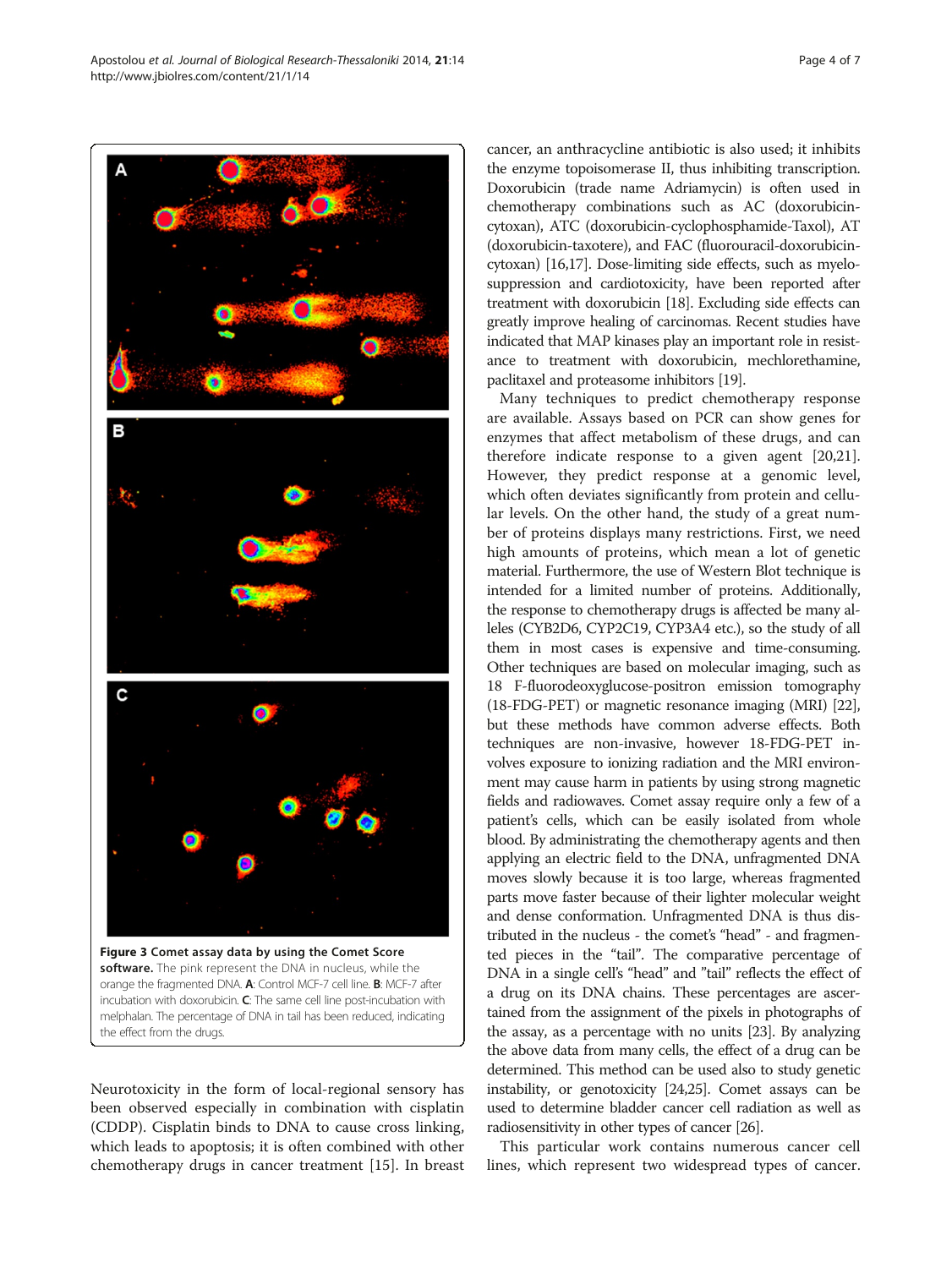<span id="page-4-0"></span>

For each cancer type cell lines with different properties were tested. Also there is a study of several most common chemotherapeutic drugs.

The experimental data demonstrated that personalized treatment is essential in cancer treatment. The data from colon cancer cell lines indicated that cisplatin does not affect each cell line to the same grade. Also, in some cases, like LoVo, the cisplatin is probably ineffective. Between HCT-15 and LoVo, which both represent colon adenocarcinoma, completely different data were observed. However, it is remarkable that LoVo derived from a metastatic tumour. Recent literature data, indicate that cisplatin in combination with other agents is more effective than monotherapy in this particular cell line [\[27\]](#page-6-0).

Among the breast cancer cell lines, the T47D cells carry receptors for a variety of steroids, while MCF-7 cells express oestrogen receptors. The variety between these receptors may explain the different response to chemotherapy. MDA-MB 231 established from a pleural effusion of a 51 year old woman with metastatic breast cancer, indicating that mechlorethamine might be more effective in metastatic breast tumour.

Comet assays are a sensitive means of detecting both single strand and double strand DNA damage, using only a few cells. Our results here reinforced the heterogeneity of cancer by showing how the effectiveness of each drug varied in each cell line, even when derived from the same cancer type. Potentially, comet assays could allow physicians to evaluate patient response in advance, thus avoiding inappropriate therapies with undesired effects. SCGE is a relatively quick versatile, simple-to-perform technique with a few requirements.

#### Conclusion

Tailor-made therapy is a promising theme in translational cancer research. However, identifying optimal treatment for an individual patient can be difficult, timeconsuming and expensive. Here, we evaluated the effectiveness of comet assays on four commonly used chemotherapeutic drugs, and found that this technique can predict responses of different cancers to the subject drugs and generally to drugs with the same mechanisms of action. Further studies with a wider variety of tumor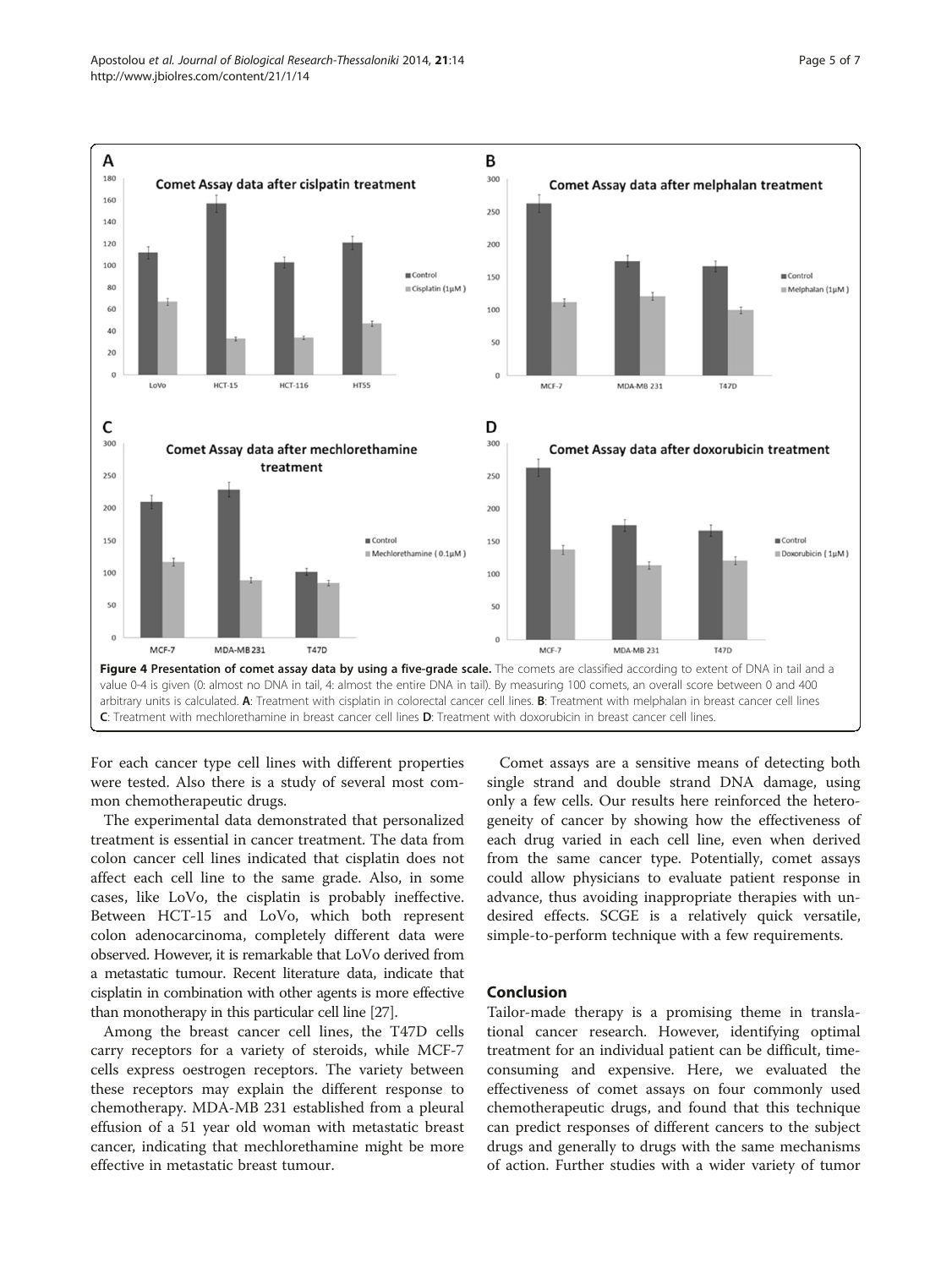<span id="page-5-0"></span>cell types and drugs are required to establish the clinical utility of comet assays in selecting cancer treatments.

### **Methods**

### Cell lines

We used human breast cancer cell lines MCF-7, MDA-MB 231 and T47D, and colon cancer cell lines HCT-116, HT55, HCT-15 and LoVo, which came from the European Collection of Cell Cultures (ECACC - HPA cultures, UK). Cells were cultured in 75  $cm<sup>2</sup>$  flasks (5520200; Orange Scientific) at 37°C in a 5%  $CO<sub>2</sub>$  atmosphere, in the recommended media supplemented with the appropriate amount of heat-inactivated fetal bovine serum (Invitrogen, 10106-169, California) and 2 mM L-glutamine (Sigma, G5792, Germany).

#### Drugs

According to literature data, the optimal concentration of each drug varies by cell type and cancer type. Cells were cultured in 12-well plates (3513, Corning) in different concentrations (0.01-50 μM) for each drug. Their viability was analyzed with propidium iodide staining after 24 hrs of incubation (NucleoCounter® NC-100™, Chemometec). Concentrations that were chosen for further experiments were 0.1 μM for mechlorethamine (122564, Sigma-Aldrich), 1 μM for melphalan (Μ2011, Sigma-Aldrich), 1 μM for doxorubicin (D1515, Sigma-Aldrich) and 1 μM for cisplatin (P4394, Sigma-Aldrich).

#### Comet Assay

Cells were divided into  $25 \text{ cm}^2$  flasks (5520100, Orange Scientific), one for each drug and one with no drug added. After 24 hrs of incubation, cells were detached by trypsinization (Trypsin-0.25% EDTA, 25200-072; Invitrogen) and 20000 cells were used for single cell gel electrophoresis with IKZUS comet assay kit (0905-050-K, IKZUS). Alkaline lysis of the cells was performed according to manufacturer's instructions. Slides were observed under a UV microscope. Data were analyzed with Comet Score software (TriTek Corp., USA).

#### Abbreviations

SCGE: Single cell gel electrophoresis; HN2: Mustine; CDDP: Cisplatin; AC: Doxorubicin-Cytoxan; ATC: Doxorubicin-Cyclophosphamide-Taxol; AT: Doxorubicin-Taxotere; FAC: Fluorouracil-Doxorubicin-Cytoxan; 18 F-FDG-PET: 18 F-fluorodeoxyglucose-positron emission tomography; MRI: Magnetic resonance imaging; SE: Standard Error.

#### Competing interests

The authors declare that they have no competing interests.

#### Authors' contributions

PA carried out the comet assay, drafted the manuscript and performed the statistical analysis. MT participated in cell lines culturing. EK participated in comet assay. GM participated in comet assay. IV participated in cell line culturing. MC participated in drugs preparation. IP supervised the assays and the manuscript. All authors read and approved the final manuscript.

#### Acknowledgements

The authors thank the two anonymous referees whose valuable commentary allowed us to improve the manuscript.

Received: 4 March 2014 Accepted: 25 June 2014 Published: 1 August 2014

#### References

- 1. Ogino S, Fuchs CS, Giovannucci E: How many molecular subtypes? Implications of the unique tumor principle in personalized medicine. Expert Rev Mol Diagn 2012, 12:621–628.
- 2. Tofilon PJ, Basic I, Milas L: Prediction of in vivo tumor response to chemotherapeutic agents by the in vitro sister chromatid exchange assay. Cancer Res 1985, 45:2025–2030.
- 3. Liu FS: Mechanisms of chemotherapeutic drug resistance in cancer therapy-a quick review. Taiwan J Obstet Gynecol 2009, 48:239-244.
- 4. Ochi K, Daigo Y, Katagiri T, Nagayama S, Tsunoda T, Myoui A, Naka N, Araki N, Kudawara I, Ieguchi M, Toyama Y, Toguchida J, Yoshikawa H, Nakamura Y: Prediction of response to neoadjuvant chemotherapy for osteosarcoma by gene-expression profiles. Int J Oncol 2004, 24:647-655.
- 5. Borst P, Wessels L: Do predictive signatures really predict response to cancer chemotherapy? Cell Cycle 2010, 9:4836–4840.
- 6. Singh NP, McCoy MT, Tice RR, Schneider EL: A simple technique for quantitation of low levels of DNA damage in individual cells. Exp Cell Res 1988, 175:184–191.
- 7. DeSantis C, Ma J, Bryan L, Jemal A: Breast cancer statistics, 2013. CA Cancer J Clin 2014, 64:52–62.
- 8. Haggar FA, Boushey RP: Colorectal cancer epidemiology: incidence, mortality, survival, and risk factors. Clin Colon Rectal Surg 2009, 22:191–197.
- 9. Cunningham D, Atkin W, Lenz HJ, Lynch HT, Minsky B, Nordlinger B, Starling N: Colorectal cancer. Lancet 2010, 375:1030-1047.
- 10. Wasserberg N, Kaufman HS: Palliation of colorectal cancer. Surg Oncol 2007, 16:299–310.
- 11. Warwick GP: The mechanism of action of alkylating agents. Cancer Res 1963, 23:1315–1333.
- 12. Karnofsky DA: Nitrogen mustards in the treatment of neoplastic disease. Adv Intern Med 1950, 4:1–75.
- 13. Carpenter JT Jr, Maddox WA: Melphalan adjuvant therapy in breast cancer. Lancet 1983, 2:450-451.
- 14. Tormey DC: Combined chemotherapy and surgery in breast cancer: a review. Cancer 1975, 36:881–892.
- 15. Rosenberg B, VanCamp L, Trosko JE, Mansour VH: Platinum compounds: a new class of potent antitumour agents. Nature 1969, 222:385–386.
- 16. Prados J, Melguizo C, Ortiz R, Vélez C, Alvarez PJ, Arias JL, Ruiz MA, Gallardo V, Aranega A: Doxorubicin-loaded nanoparticles: new advances in breast cancer therapy. Anticancer Agents Med Chem 2012, 12:1058–1070.
- 17. Di Marco A, Gaetani M, Scarpinato B: Adriamycin (NSC-123,127): a new antibiotic with antitumor activity. Cancer Chemother Rep 1969, 53:33-37.
- 18. Chatterjee K, Zhang J, Honbo N, Karliner JS: Doxorubicin cardiomyopathy. Cardiology 2010, 115:155–162.
- 19. Haagenson KK, Wu GS: The role of MAP kinases and MAP kinase phosphatase-1 in resistance to breast cancer treatment. Cancer Metastasis Rev 2010, 29:143–149.
- 20. Denkert C, Loibl S, Kronenwett R, Budczies J, von Törne C, Nekljudova V, Darb-Esfahani S, Solbach C, Sinn BV, Petry C, Müller BM, Hilfrich J, Altmann G, Staebler A, Roth C, Ataseven B, Kirchner T, Untch M, von Minckwitz G: RNA-based determination of ESR1 and HER2 expression and response to neoadjuvant chemotherapy. Ann Oncol 2013, 24:632–639.
- 21. Kim MM, Allen P, Gonzalez-Angulo AM, Woodward WA, Meric-Bernstam F, Buzdar AU, Hunt KK, Kuerer HM, Litton JK, Hortobagyi GN, Buchholz TA, Mittendorf EA: Pathologic complete response to neoadjuvant chemotherapy with trastuzumab predicts for improved survival in women with HER2-overexpressing breast cancer. Ann Oncol 2013, 24:1999–2004.
- 22. Tateishi U, Miyake M, Nagaoka T, Terauchi T, Kubota K, Kinoshita T, Daisaki H, Macapinlac HA: Neoadjuvant chemotherapy in breast cancer: prediction of pathologic response with PET/CT and dynamic contrastenhanced MR imaging-prospective assessment. Radiology 2012, 263:53–63.
- 23. Olive PL, Banáth JP: The comet assay: a method to measure DNA damage in individual cells. Nat Protoc 2006, 1:23–29.